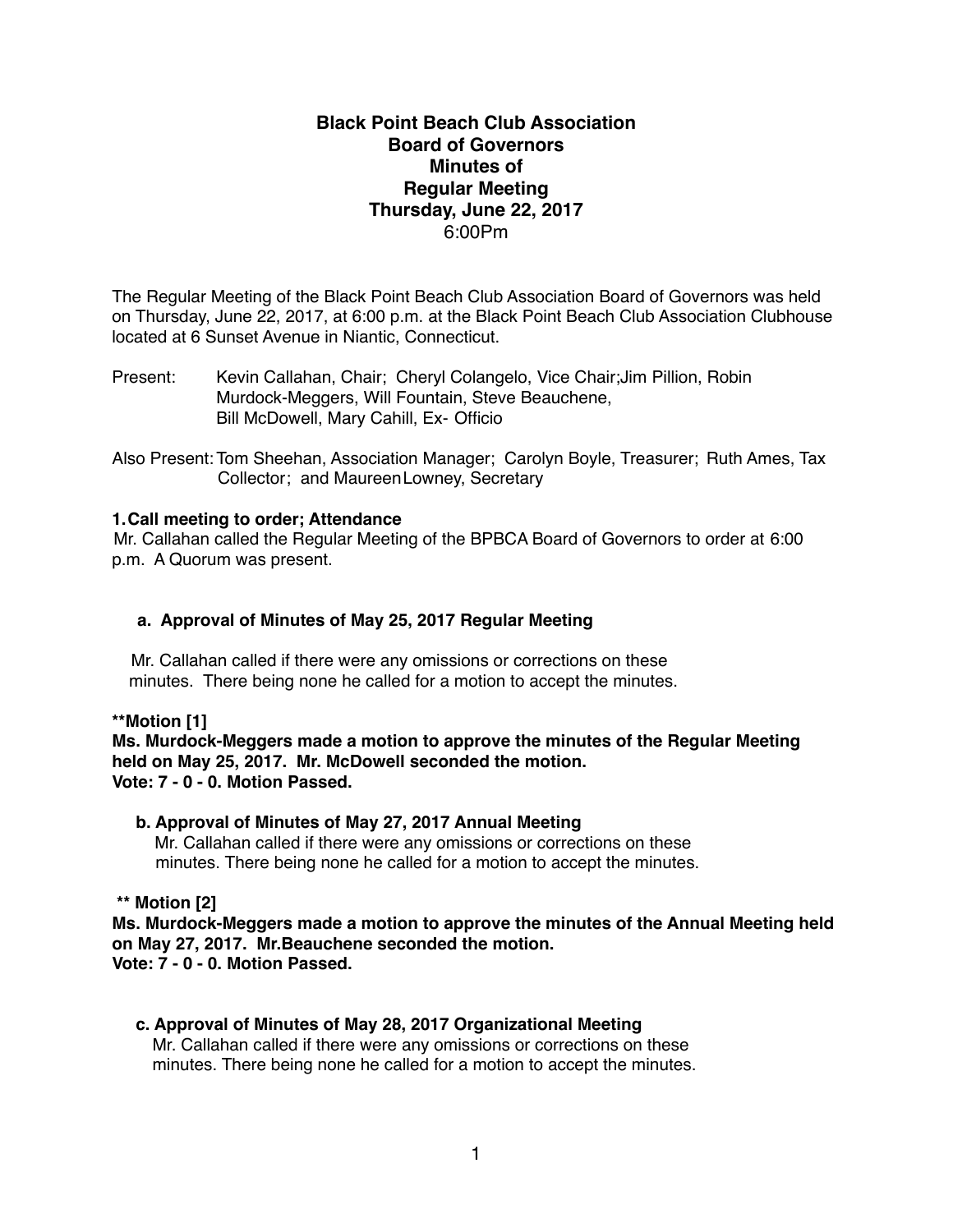# **\*\* Motion [3]**

**Ms. Murdock-Meggers made a motion to approve the minutes of the Organizational Meeting held on May 27, 2017. Ms. Colangelo seconded the motion. Vote: 7 - 0 - 0. Motion Passed.**

## **2. Public Comments**

Ms. Cindy Fountain, 31 Whitecap Road, commented on the height of the bushes on the corner of East Shore and Sea Spray. She stated she was on her motor scooter coming down Sea Spray and could not see out on to the road and was almost hit by a car.

 Ms. Kim Craven, 46 East Shore Drive, commented that there are only 2 Right-of-Ways that don't have 3way stops, Sea Spray and Bellaire.

 Ms, Sandy Adams, 26 Whitecap Road, said all the hedges need cutting, and asked if Zoning is going to do something about it and suggested people be fined.

 Ms. Jean Galati, 7 Nehantic Drive, noted that the speed limit is 20miles per hour, but people are speeding and going through stop signs. She is afraid someone will get hurt and asked if we could put up 20mile per hour signs.

## **Additional Agenda Items**

 Mr. Jim Fox, Chair of the Zoning Commission and acting ZEO since Mr. Murray resigned, handed out the Zoning report to the Board members and asked if there was anything else they would like to see on the report. He noted that DM129 permit initially approved is now on hold. Mr. Fox said he met with the applicant and the permit is on hold til the regulations are met. He noted that he is personally meeting with the applicants to review the permit applications.

 Mr. Callahan asked Mr. Fox how the search for a new ZEO was going. Mr. Fox said he thinks we need a professional and he is reaching out to surrounding towns.

 Ms. Ames asked Mr. Fox if the applicant has to have taxes paid up to date before a permit is issued. Mr. Callahan said that some rules need to be tightened up.

 Mr. Fox said that hedges and shrubs are a challenge and if they are not addressed something bad will happen. He said that he is meeting with homeowners to make sure they are aware of our regulations concerning the height.

 Ms. Cahill said if letters are sent and the homeowner does nothing then go to town and the town will take care of it. The town owns the roads.

# **3. Reports**

#### **. Treasurer's Report - Carolyn Boyle**

Ms. Boyle presented financial reports through June 20, 2017. She noted that the income is a little over what was budgeted, and expenses were a bit higher than budgeted .

Bank Balances as of 5/31/17

Checking & Sweep accounts \$80,851.20 Long Term Capital \$86,271.88.

Mr. Callahan called for a motion to accept the Treasurer's Report.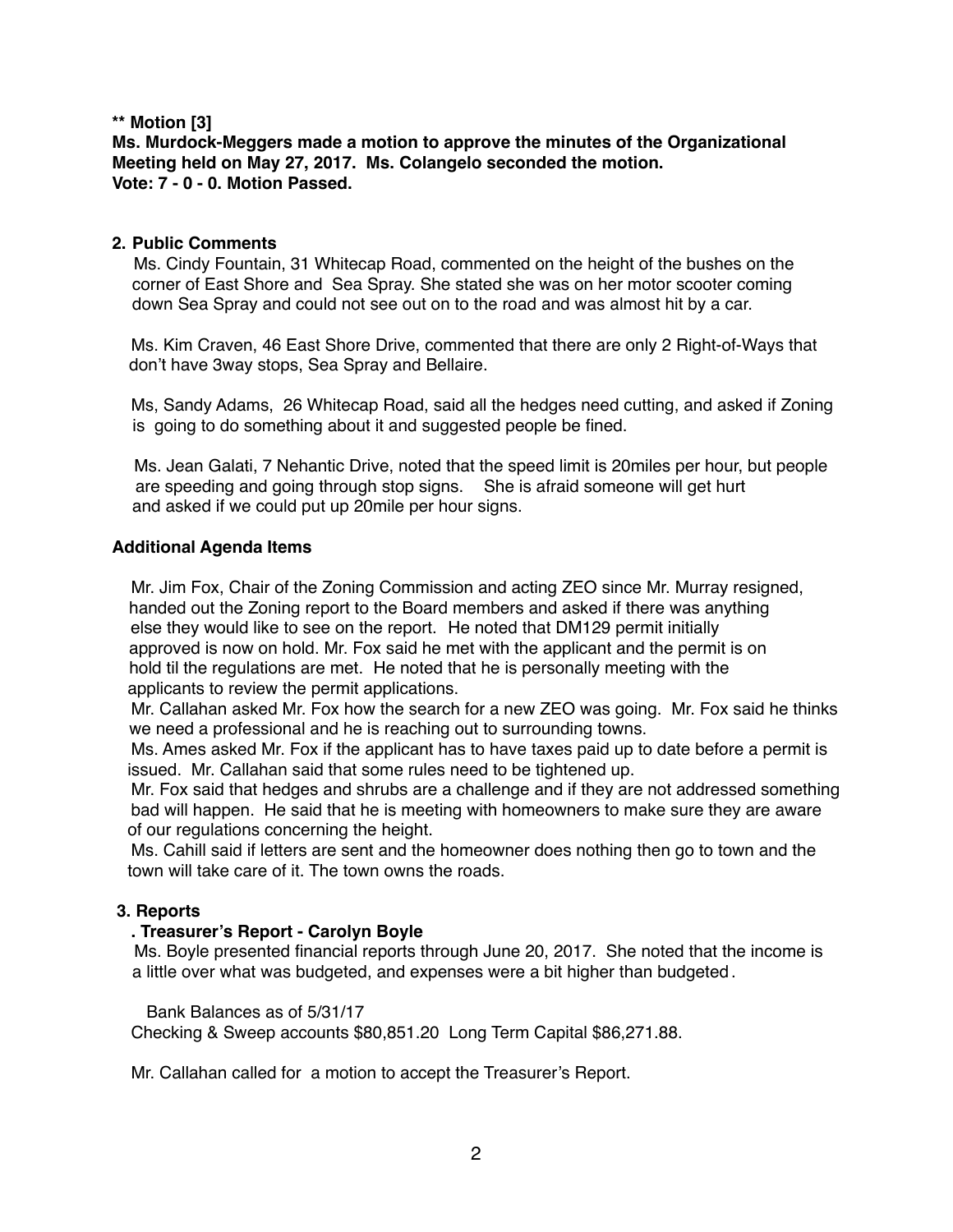# **\*\*Motion [4] Ms. Murdock-Meggers made a motion to accept the Treasurer's Report. Ms. Colangelo seconded the motion. Vote: 7 - 0 - 0 Motion passed.**

# **. Tax Collector - Ruth Ames**

Ms. Ames reported that there are 2 properties with no payments and 2 properties that are partial paid. Total amount of taxes collected as of May 24, 2017. \$205,181.84. Outstanding balance due \$492.14. Ms. Ames stated that Collector Demand notices were sent to the two non payment properties.

Mr. Callahan called for a motion to accept the Tax Collector's Report.

#### **\*\*Motion [5]**

#### **Ms. Murdock-Meggers made a motion to accept the Tax Collector's Report. Ms. Colangelo seconded the motion. Vote: 7 - 0 - 0 Motion passed**

## . **Association Manager's Report - Tom Sheehan**

Mr. Sheehan presented his report (attached). Mr. Sheehan stated that the Beach Patrol would start this Saturday June 24 and continue through Labor Day weekend. The East Lyme Police weekend private duty coverage started Saturday, June 17th. The swim lines and swim rafts are all in place and a step down was installed at the walkway at SeaView/SeaBreeze.

 Mr. Sheehan also said the Black Pointer is out and available at the Club House and at the market. Delivery of the Black Pointer will start next week.

 Ms. Colangelo asked Mr. Sheehan about the placement of the kayak racks at the back waters. Mr. Sheehan said the first rack was almost in water at high tide and that the vehicle positioning the racks got stuck in mud.

 Mr. Sheehan commented that he is getting calls about the kayak stickers when Cheryl and Will are the contacts for the stickers.

 Mr. Sheehan stated the 4th of July parade will start at 11am sharp and anyone in the parade should be at the club house by 10:15am also they could use a few more volunteers for the picnic.

 Mr. Callahan mentioned that Ms. Auth is frustrated with the traffic study for a crosswalk at Osprey and East Shore. She was told by the town that the equipment to perform the task is not working. He asked Mr. Sheehan if they could get the slowdown traffic sign they use in town and Mr. Sheehan said that no sandwich boards are allowed as they are a hazard at night.

Ms. Murdock-Meggers said the town roads are beyond our control.

 Mr. Callahan mentioned he went to town hall to see about having a stop sign put up on Sunset Ave. to slow down traffic and was told that the Town does not use stop signs to control speeding.

 Mr. Fountain asked Mr. Sheehan if they were going to fix the basketball court. Mr. Sheehan responded in the next budget.

 Discussion followed on the height of Hedges and the new hedges being put in at the property at Sea View and East Shore.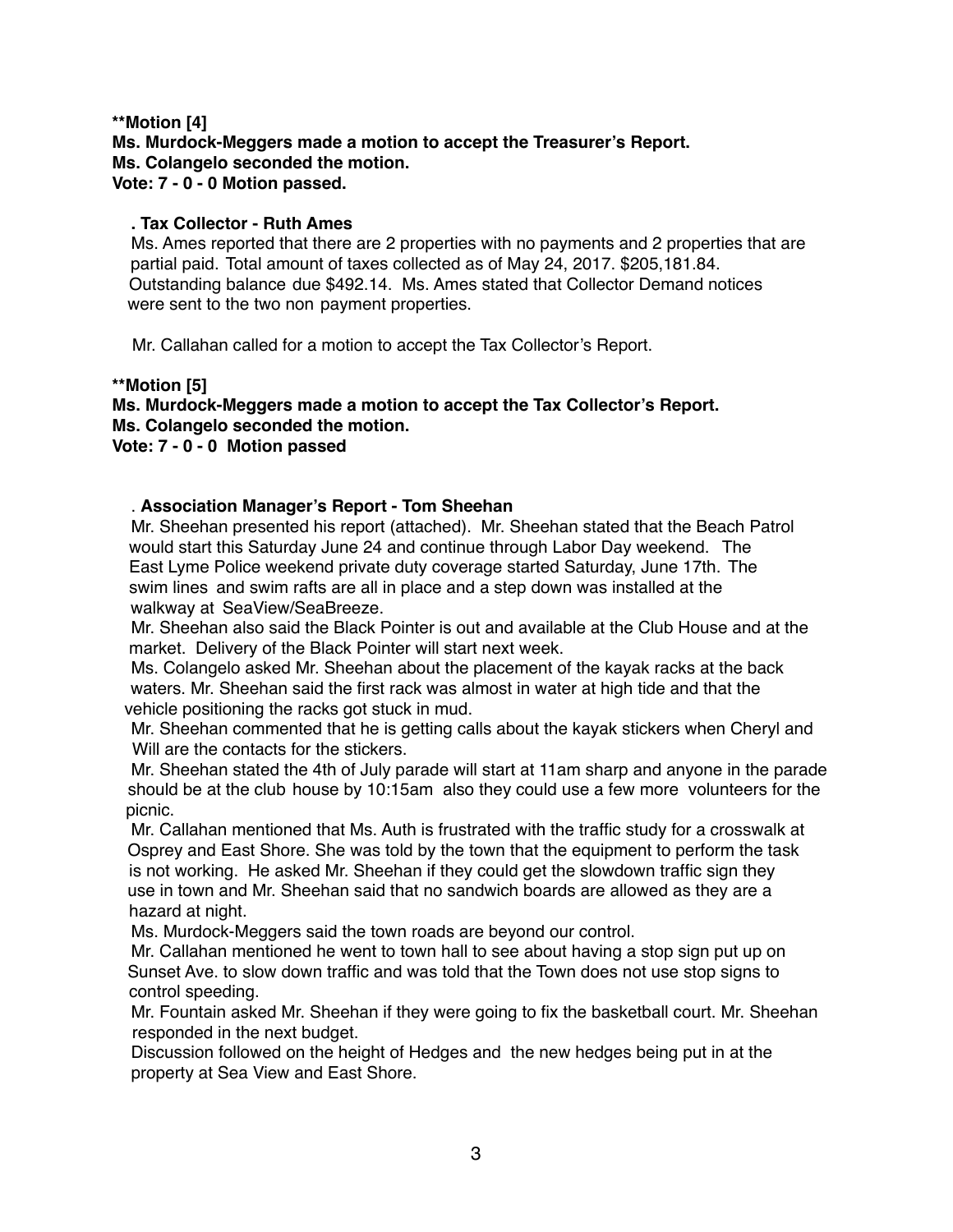#### .**Chair's Report - Kevin Callahan**

Mr. Callahan said he is writing up a job description for the Beach Patrol. Discussion followed with recommendations on what should be included in the job description.

 Mr. Callahan also said he has assigned Board members to committees. Will Fountain will be involved with the building and grounds Steve Beauchene - Beachs Robin Murdock-Meggers - Legal/Insurance Jim Pillion - 4th of July Picnic and Bonfire Bill McDowell - Fishing Cheryl Colangelo - Rules and Enforcement Kevin Callahan - Recreation program/Club Steve Beauchene will also be heading up the steel pier rebuild

 Jim Pillion will now be the Ex-Officio to the ZBA and Steve Beauchene will be Ex-Officio to Zoning.

 Ms. Murdock-Meggers asked if any association members have volunteered to be on the Steel Pier committee. Mr. Callahan stated he has not heard from any members.

Mr. Callahan mentioned that he has contacted cleaning services to give the Club House a good cleaning from top to bottom. He will let the board know what the prices are.

 Mr. Callahan said they would start issuing tickets for parking violations. Some of the discussion that followed was about who would be authorized to issue tickets and who would keep track of the tickets issued.

#### **. Ex-Officio to Zoning - Jim Pillion**

Mr. Pillion stated that Mr. Fox is looking to hire a professional for the ZEO position and that the Board of Governors would need to approve it. He said they were updating some of the regulations.

#### **. Ex-Officio to the Zoning Board of Appeals - Steve Beauchene**

Mr. Beauchene stated there was nothing to report.

## 4**. New Business**

Ms. Cahill announced she had attended the East Lyme Council of Beaches Monday night. Ms. Cahill informed the Board that the Council was formed back in 1981 and consists of 9 beaches. Twenty-five percent of the town revenue comes from these 9 beaches and Black Point Beach Club gives the highest tax revenue to the town. Ms. Cahill informed the Board that some of the beaches are replacing the private patrol with cameras. She also said that the town police will come if beaches are having problems with abusive people.

#### **5. Old Business**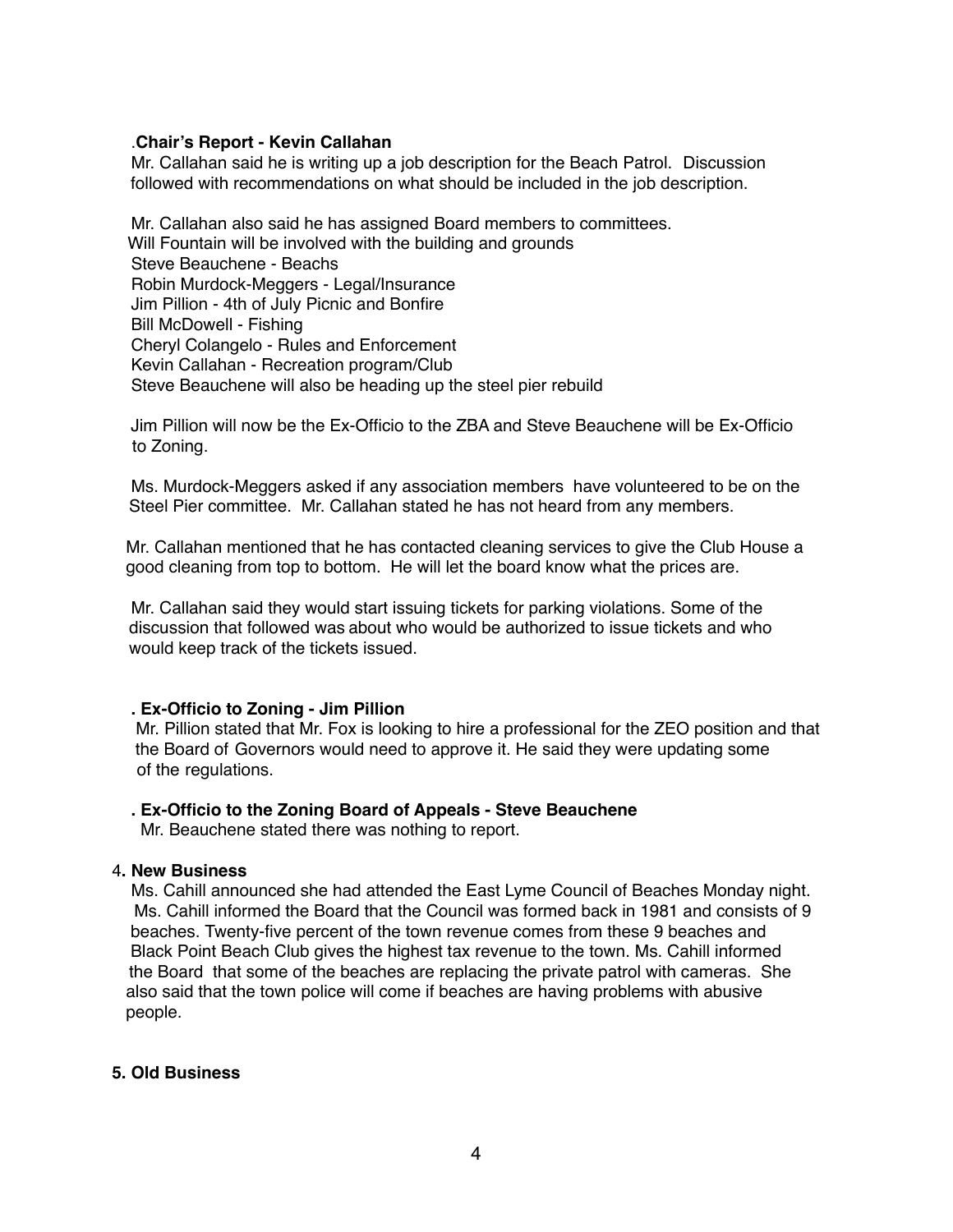Ms. Colangelosaid the watercraft stickers were coming any day now. They will put something in the Black Pointer and on the Web site when the stickers are available and that they are free and for our protection.

Mr. Fountain asked if Mr. Callahan got the "as built plans" for the boat launch yet. Mr. Callahan said not yet.

 Mr. Fountain asked if since the last Board meeting if anyone has gone to look at the right-ofways at Bellaire and Whitecap. Mr. Beauchene asked if a letter went out on the Bellaire property. Mr. Callahan said no it did not go out yet. Discussion was started. Ms. Cahill stated that someone had said the homeowner was extending their patio. She went and looked and said it was not an extension of their patio, but protecting the Association's property. She said during the hurricane the homeowner's seawall was destroyed. They replaced it, but didn't make it high enough so the water comes over and kept ruining the grass in the association right of way. The previous homeowner would replace the grass after storms, the new homeowner replace the grass with stones. Ms. Murdock-Meggers said the stones are protecting our property. Mr. Callahan spoke with the homeowner who told him he went to the ZEO who told him he did not see a problem if he put down stones as it was all mud. The homeowner was told by the Zoning Commission he needed to go to the ZBA, ZBA told him he needed to go to the Board of Governors. The homeowner knows that the right of way belongs to the association. He was not trying to expand his patio, but was trying to keep the grass from washing away. Both Ms. Cahill and Ms. Murdock-Meggers said he is preserving our property and if we tell the owner to take out the stones the Association will have to replace the grass every year.

 Mr. Pillion said we should have all the right-of-ways surveyed than sit down with zoning and they would tell us if there are any violations. Mr. Pillion said Mr. Callahan should ask the Assocation manager to get bids to survey all ROWs.

#### **\*\*Motion [6]**

**Mr. Beauchene made a motion to rescind the motion from the previous meeting that asked the Skala party to remove the stone and concrete pad located on the Bellaire ROW which is BPBA property. As the Skala party has expressed an interest in making additions to this pad to decrease erosion during storms, the BOG would require a detailed plan illustrating the Skala's intentions before approving such an action. There is also to be an understanding that any improvements made would become property of BPBA.**

**Ms. Colangelo seconded the motion Vote: 7 - 0 - 0 Motion passed** 

# 6**. Communications (made available)**

#### 7**. Public Comments**

Ms. Kim Craven**,** 46 East Shore Drive asked if the seawall on the other side of the flagstones have an adverse effect?

 Ms. Craven likes the idea of committees and asked if we could have a committee welcoming new home owners.

 She would like to know who is in charge of rental properties that rent for less than one week. Ms. Carven also commented about dogs on beaches and without leashes.

Ms. MaryLou Weidl, 22 Indianola Road, said we should ask Mr. Bollo if he has his survey.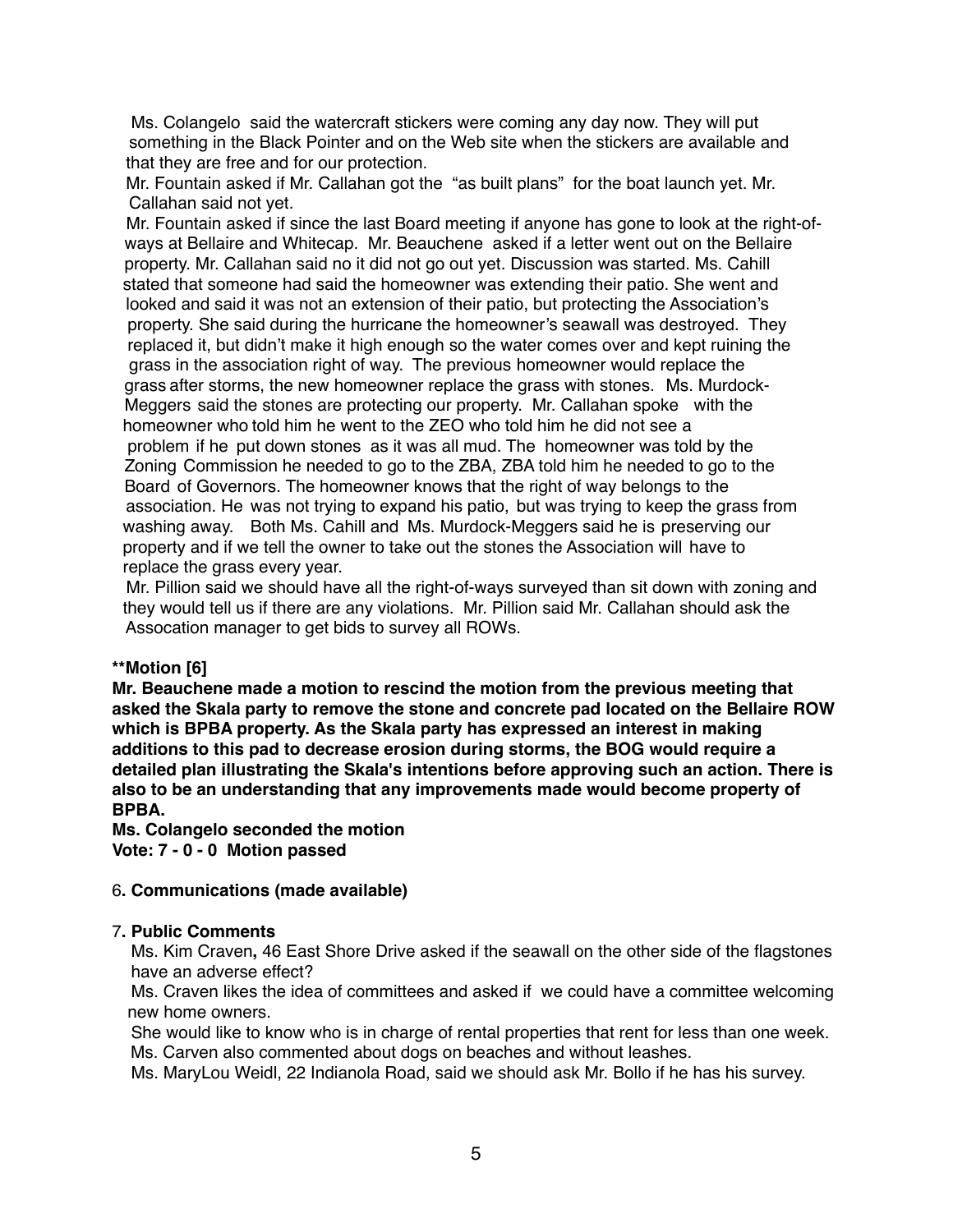# 8) **BOG Response**

Mr**.** Callahan's said that Mr. Fox is working on the problem with hedges.

 He commented that going through stop signs is a town problem not an Association problem. Mr. Callahan also noted that the town will not put up stop signs to slow traffic.

 Mr. Callahan said maybe the Women's or Men's club could do something about welcoming new members.

Regard rentals Mr. Callahan said that would be under zoning.

# **9) Executive Session (if needed)**

# **10) Adjournment**

There being no further business before them, Mr. Callahan called for a motion to adjourn.

**\*\*Motion [9]**

**Mr. Beauchene made a motion that the BPBCA Board of Governors Regular Meeting of June 22, 2017 be adjourned at 8:50pm. Ms. Murdock-Meggers seconded the motion.**

**Vote:7 - 0 - 0 Motion passed**

**Respectfully submitted,**

**Maureen Lowney, Secretary**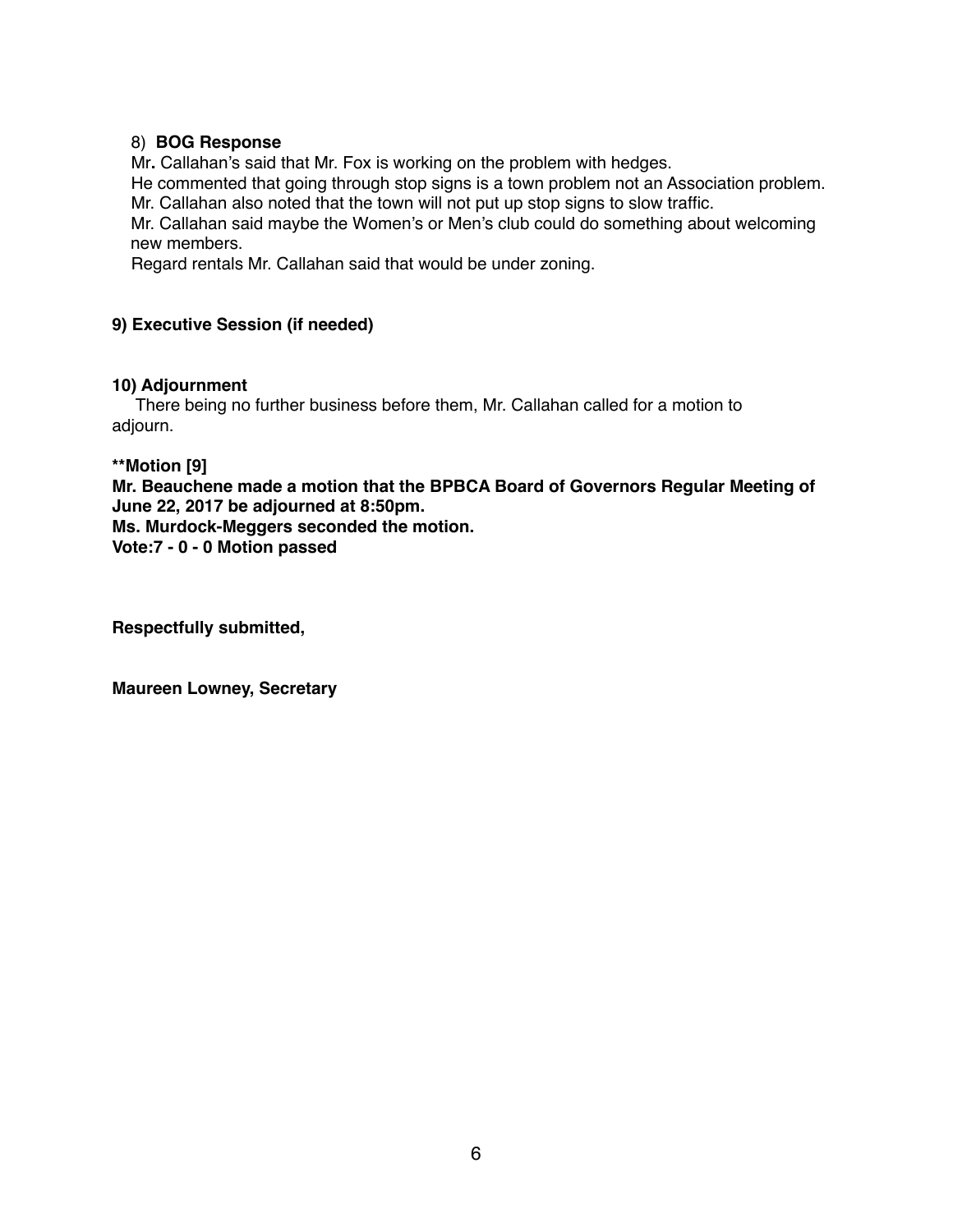# **Manager's Monthly Report**

# **June 22nd, 2017**

**The Beach Patrol will start this Saturday, June 24th, 2017, and continue daily through Labor Day weekend. Members are: Anthony Mastria, Vann Moffet and Jim Fox.**

**ELPD weekend private duty coverage started Saturday, June 17th , 2017. Weekend private duty coverage will continue through Labor Day weekend. Exceptions are weather, as well as East Lyme Days weekend.** 

**The swim lines and swim rafts are hopefully in place this week, as there has been delays due to weather conditions. Sound Marine will be diving for all anchorage to determine condition and safety.**

**The beautification of the Nehantic ROW is in progress and should be completed by the week of June 26th, 2017, again weather permitting. These improvements not only make the ROW a much more attractive entry to the beach, but will also help to reduce maintenance cost for future years.**

**Club house rentals applied to the 2017 use year include 7 private rentals to date.**

**Due to excessive rainy weather, the tick spraying at the playground and clubhouse has had to be delayed, as they need 24 to 48 hours of clear non-rainy weather after spraying is completed. I have spoken to our contractor, and the first spraying will hopefully be completed within the next week.**

**Clay Tennis Court refinishing has been completed, and first calcium application was also completed.**

**Reminders:**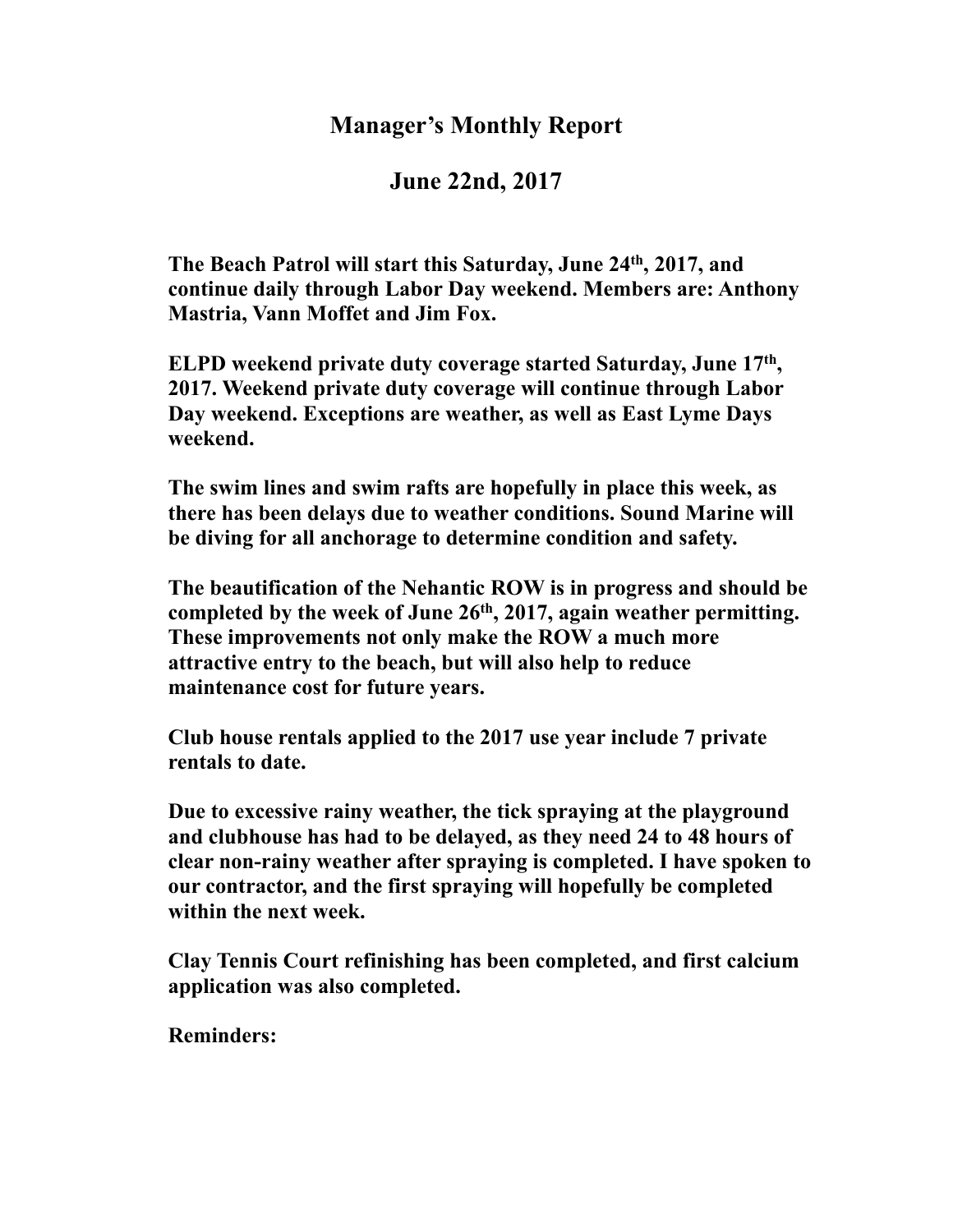- **Dogs are to be on leashes at all times and are not allowed on Clubhouse grounds, Beaches or Right of Ways at any time.**
- **No water vessels are allowed on any ROW, with the exception of Sea View Boat Ramp.**
- **Golf Carts are not allowed in any ROW at any time except those ROWs that have approved parking areas.**
- **The speed limit on all Black Point Beach Association Roads is 20MPH and On Road parking is prohibited.**

 **Tom Sheehan, Association Manager**